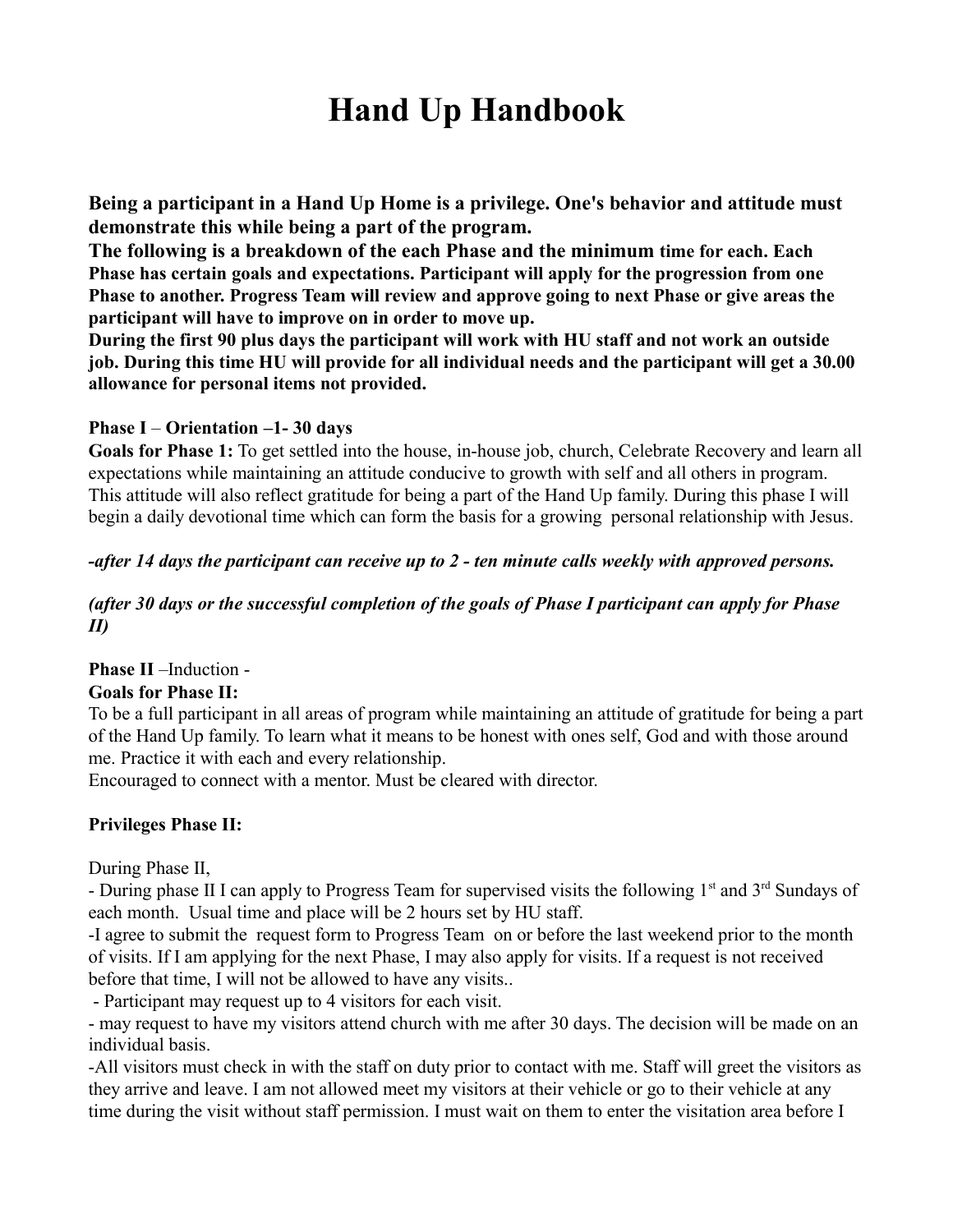#### greet them.

- Special Note: Visitors may not have or use any drug, alcohol or tobacco items on the property or in my presence. My involvement with these substances will result in discipline or dismissal from the program.

- All items of any kind brought to me at visit must be given to the staff on duty at the "check-in." These items may not be given to me but to the staff. At no time will I be given cash!

## *(after 90 days or the successful completion of the goals of Phase II participant can apply for Phase III)*

#### **Phase III**- **Training Goals for Phase III**:

To be honest with where I am spiritually and emotionally while being committed to dealing with hurts, habits, and hangups. Progressing in and dealing with my past to find healing, forgiveness and Hope for the future. Continue to grow in my personal relationship with Jesus through worship, Bible studies and lifestyle. Maintain a positive attitude with the values and precepts of the Hand Up family. Actively participate with 12-step program/studies and all other studies or training provided by HU. During this phase participant will be evaluated and considered for an hourly job approved by HU staff.

### **Privileges: In Phase III:**

All visits are on  $1<sup>st</sup>$  and  $3<sup>rd</sup>$  weekends unless it is for holidays or something approved ahead of time. I may apply for Sunday Out Visit from after church/class until 4:00 PM unless time specified by HU is different. I must be under the supervision of a visitor who is on my approved list. Also, I must return from my Sunday Out Visit on or before the return time. Failure to do so will result in forfeiting the next opportunity for a Sunday Out Visit.

-I agree to submit a visit request form to Progress Team on or before the last weekend prior to the month of visits. If I am applying for the next Phase, I may also apply for visits. If a request is not received before that time, I will not be allowed to have any visits.

-Person supervising must be approved. Person picking me up must use sign out form and agree to supervise and follow directives.

-All HU rules and guidelines apply while off campus.

## *(after 6 mo. or the successful completion of the goals of Phase III participant can apply for Phase IV)*

## **Phase IV - Ministry**

**Goals for phase IV:** To become actively involved in ministry through TMC and Freedom CR. Demonstrate the love of Jesus by loving others as Jesus does. Volunteering for opportunities to serve others. Maintain an attitude of gratitude for being in Hand Up program. Continue to be an active participant in all training provided and directed by HU.

### **Privileges: In phase IV:**

During the Ministry Phase, I may apply to the Progress Team for a weekend pass on or before the last weekend prior to the month of visits. If I am applying for the next Phase, I may also apply for visits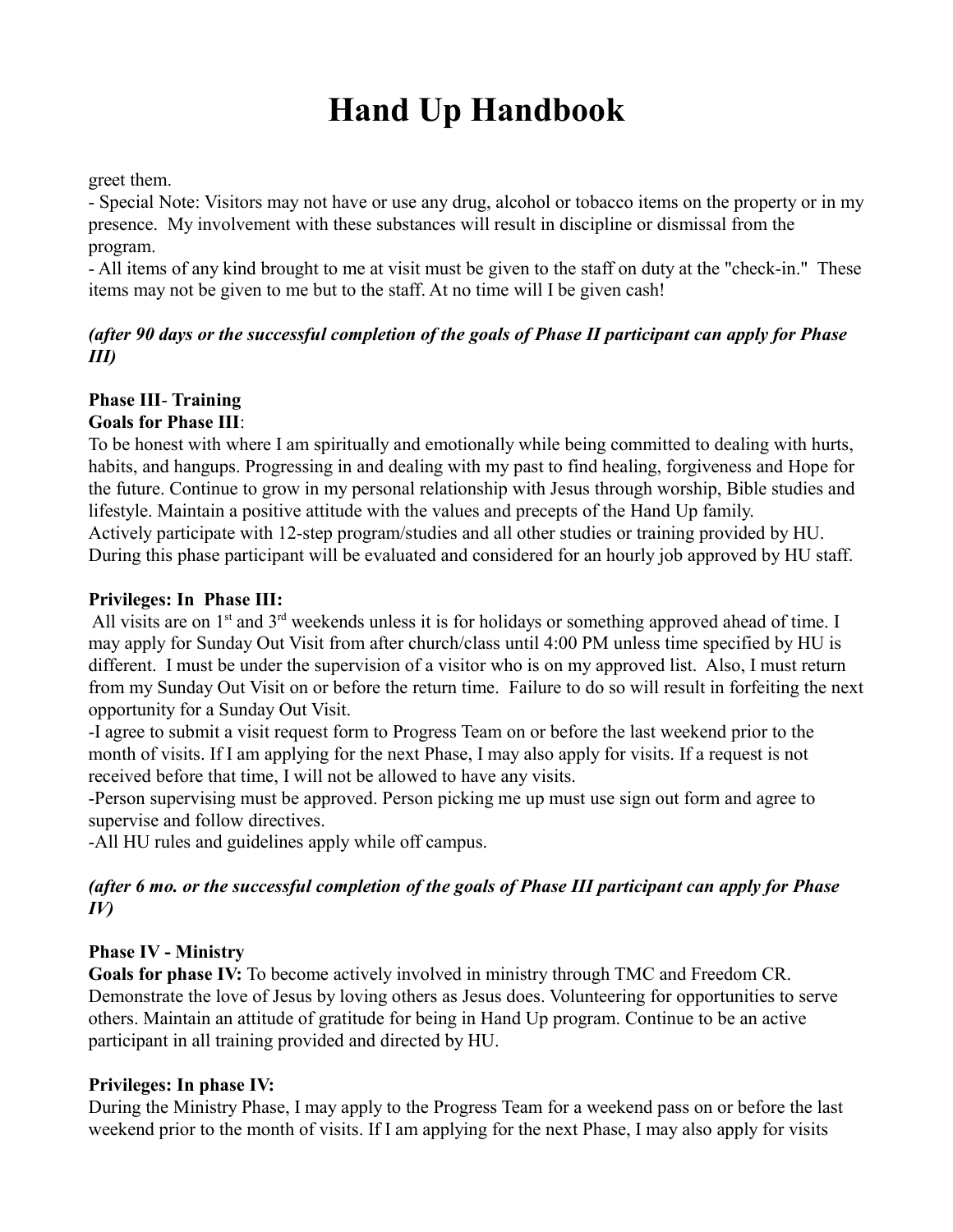(one weekend and one Sunday afternoon). A weekend visit is considered Friday after 5:00 PM and return on Saturday before 4:00 PM. (other times for 24 hour pass can be scheduled and approved) Parents and approved relatives only.

24 hour visits can be 1 visit monthly on the  $1<sup>st</sup>$  or  $3<sup>rd</sup>$  weekend with 1 unsupervised visit after church/class monthly on other Sunday.

-sign out form must be signed and agreed to by supervising person. Person agrees to follow and to report anything not in agreement with Hand Up expectations.

-Standards of music, conversation and attitudes/behaviors must reflect and be in harmony with the expectations found in this student handbook.

-I will only drive motor vehicles when I am with my accountability person and have a valid driver's license.

-Tobacco, Alcohol and drug use is not permitted at any time while in program.

-Participants must be accountable (with receipts) for everything they spend from their personal funds. -Participant must stay with their host. The host will determine who is appropriate to contact the participant. Visiting with the opposite gender, including ex-spouses, is not allowed. The only exception are approved relatives or significant others of the opposite gender.

-I may not use the telephone unless I have my host's permission (and then only those who are on my approved contact list).

-I will not assume liberties which my host has not granted (even if it's my parents' home, ask permission).

-Should a problem or temptation arise, I will call the director.

-Participants must continue to have regular devotions/quiet times.

-I agree to leave and return at the times which have been approved by staff.

-I will not accept any money while in the program.

**-I will not get any tattoos or piercings while I am on pass or at any other time while in program.**

## *(after 9 mo. or the successful completion of the goals of Phase IV participant can apply for Phase V)*

## **Phase V – Re-entry**

**Phase V goals:** To be fully connected in community through ministries and connections gained while in program. To be making plans for re-entering the community by planning job, place to live, and maintaining activities/ministries which will help me maintain and move forward in life. To complete my written testimony and set up sharing with Freedom Celebrate Recovery.

Continue to be thankful for the opportunities given me through Hand Up demonstrated by my behaviors and with my testimony.

## **Privileges Phase V:**

During the Re-entry Phase, I may apply to the Progress Team for a weekend pass before the last weekend prior to the month of visits. If you are applying for a Phase you may also apply for visits. Friday after 5:00 PM and return on Sunday before 4:00 PM. Parents and approved relatives only. I can apply for a full 2 night weekend during the first month in phase 5.

I can apply for 2 weekend visits during the final 2 months of this phase.

-sign out form must be signed and agreed to by supervising person. Person agrees to follow and to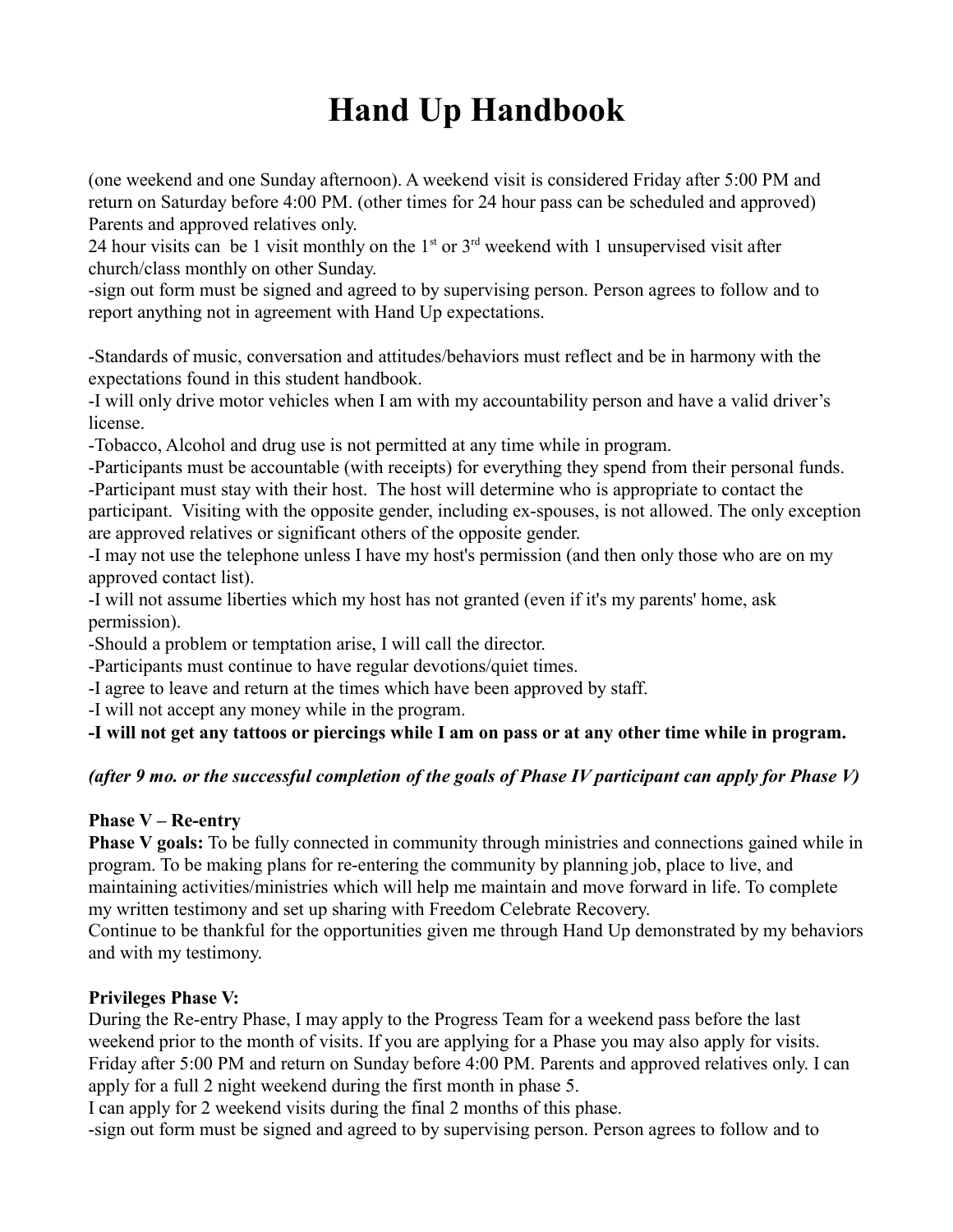report anything not in agreement with Hand Up expectations. -Be allowed up to 2 -30 minute phone calls weekly. Approved mentor calls are unlimited.

### **(approximately 45-60 days before projected completion I with complete survey for completion and turn in to the Progress Team)**

### **FINANCIAL GUIDELINES:**

**Financial agreement must be signed and thus agreed to upon entering the program. Paychecks will be signed by participant and given to designated HU staff upon receipt of check. The paycheck will be broken down and recorded as specified in the financial agreement.**

**Each participant will be given an opportunity to open a checking account with Bank of Dade. Their personal monies and tithe will be deposited into this account weekly. No other monies can be deposited only money deposited there by Hand Up. They will have a debit card to use monies from account. (No cash withdrawals unless pre-approved). Receipts must be turned in weekly for all purchases.**

**Money may not be placed on cards if receipts are not turned in for the prior week.**

**\*No cash, cash cards or outside revenue can be in participants possession at any time.**

**Monies placed into transitional funds account is monies set aside in participants name which can be used only after completion of program. These funds remain Hand Up monies until completion. Participants who do not complete the program forfeit any right to these funds.** 

**Debit cards cannot be used from Monday until Friday afternoon unless approved by Hand Up. Each participant will be required to fully participate in financial training's offered and supported by Hand Up.**

**\*\*\*I UNDERSTAND MONIES SET ASIDE INTO TRANSITIONAL FUNDS ACCOUNT WILL BE FORFIIETED IF I DO NOT COMPLETE THE PROGRAM.**

### **SPIRITUAL EMPHASIS GUIDELINES:**

Spiritual Emphasis includes prayer, CR, meetings, church, group and individual devotions. a. I understand that I will be given a loose leaf notebook in which to keep my personal notes from sermons, teachings in church, CR, etc. I will take my notebook to all services. b. I understand that I will be given a journal in which I will write my daily devotions.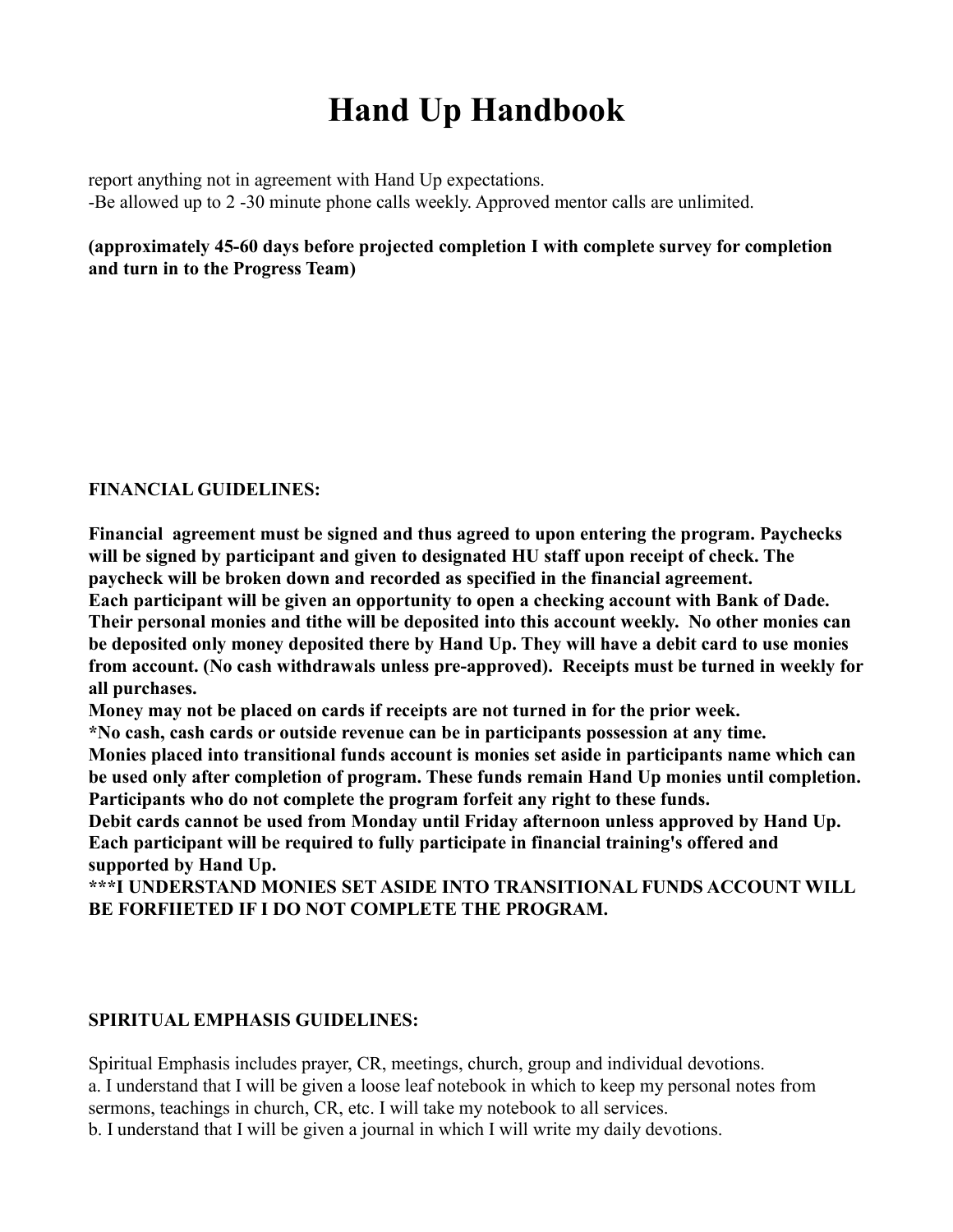c. Evening Devotions – WE encourage each participant to have evening devotions unless you have been out at spiritual meetings or services. This is led by house representative (lead person). d. Morning Devotions – Personal daily devotions and reflecting are essential to each of our walks with Christ so this is a vital part of our program.

e. During the first 6 mo participant will focus on personal relationship with Jesus Christ through participation and completion of Celebrate Recovery 25 lesson study. Individual studies focused on personal relationship with Jesus are encouraged with approval from .

f. Group prayer will be encouraged for everyone prior to going to rooms for bedtime each evening. It will be a time to share needs and or praises from the day encourage one another but also pray with and for each other.

g. Sunday evenings (at least) there will be a group time to study, reflect, and process step work and or other chosen topics. Connection with and learning to trust each other will be a huge part of your journey in becoming the man/woman God created you to be.

## **COMMUNICATIONS GUIDELINES**

I must agree to communicate only with those on my approved contact list. It is limited to immediate family and mentors. Any other person will have to be approved by Director. All people on approved contact list are required to be supportive of me participating and completing the Hand Up program.

## **LETTERS:**

a. Letters may be written and received the day I arrive, and sent and received as soon as mailing list has been approved and I may write as many letters as I like.

b. For students without money in their account, Hand up will provide stamps for two letters a week.

c. I agree that Hand Up directors may open and inspect all my mail at any time.

d. I will give my letters to my house manager, unsealed, to be given to HU directors.

e. I agree not to try to sneak letters or messages out to people not on my contact list, either for myself or for another student.

## **PHONE CALLS:**

a. I agree not to make or receive any telephone calls during my first two weeks (14 days) in the program. Then I may be allowed to make or receive a total of (2) ten minute calls per week.

b. A week is understood to start on Monday and run through Sunday. I understand that there are no "make-up calls". (If I fail to make two calls in one week, it does not accumulate onto the next weeks.)

c. I agree to make all calls on the cell phone provided but with house manager knowledge. I understand all calls show on my phone bill. Numbers as well as length of calls will be monitored.

d. Check for times that calls can be made during the week with house manager..

e. I understand that it is my responsibility to notify the people on my contact list of the hours I may receive a call.

f. No calls made between 9:00 pm or 6:00 am unless it involves work and should be reported to house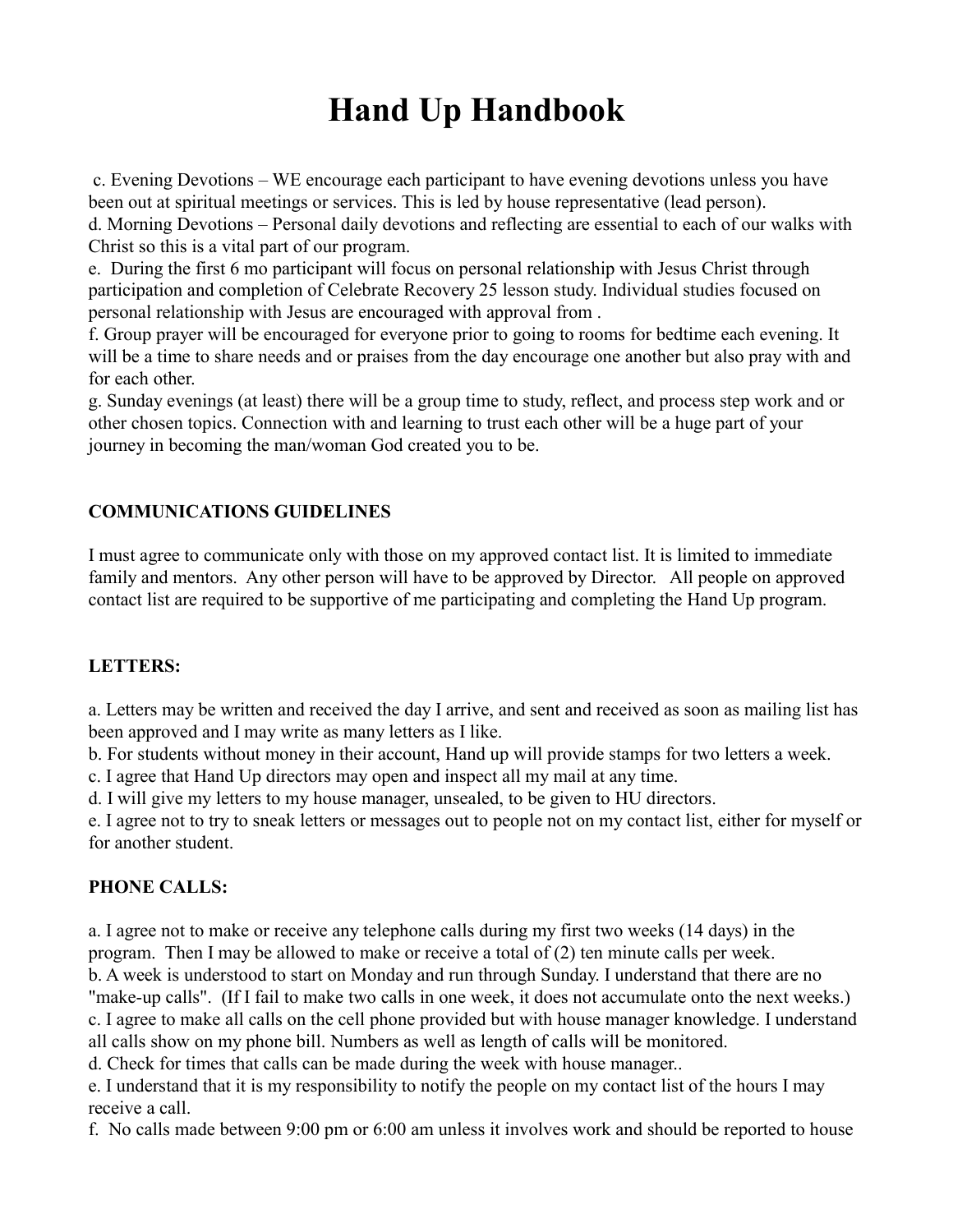manager.

g. Anyone found with an unauthorized cell phone in their possession could be terminated from program.

h. no use of internet or social media while in the program unless authorized by director of program. Home visits included. (February 24, 2019)

### **PACKAGES:**

a. I must submit a request form to the House Manager or Director listing all requested items, before having any package sent or brought in to me. This means that the request must have been approved before I may ask my family to send or bring the package.

b. All packages brought in by the visitors must have been approved by the House Manager or Director or the visitor will be asked to take the package back home with them.

cAny **money**, medication, packages, or anything else I allow to be given directly to me by the visitor will result in discipline.

#### **House General Rules:**

1All participants are expected to take care of their own personal belongings, laundry, maintaining a clean room, and a neat appearance.

2 Meals and kitchen chores should be a team effort and an environment of working together. After each meal things should be cleaned and put away with each person doing their part.

3 A list of needed items should be kept and given weekly to the Director.

4 Everyone is expected to help keep bathroom and common areas clean. Deep cleaning needs to take place on weekly basis and a rotating schedule of areas assigned as needed.

5Outside areas, especially the entrance areas, are everyone's responsibility and need to be kept looking as good as possible at all times.

6Each person does own laundry and maintains a schedule that works well with others. Cleaning area as well as lent filter after each use. Laundry needs to be folded and put away as washed and dried.

7Bedrooms should be cleaned and kept in order daily. Beds made and clothes put away before leaving in the mornings. Closets and drawers are to be neat and organized at all times.

8 No alcohol, tobacco, or illegal drug use or non-approved chemical or drug use.

9 Participant is subject to random drug screens.

10 All areas are subject to be searched without any notice or reason.

11Each participant is encouraged to report and will be held accountable for knowledge of HU rules not being followed by anyone in the house. This includes all volunteers.

### **I have read the Hand Up handbook and agree to follow it while in the program. I understand my**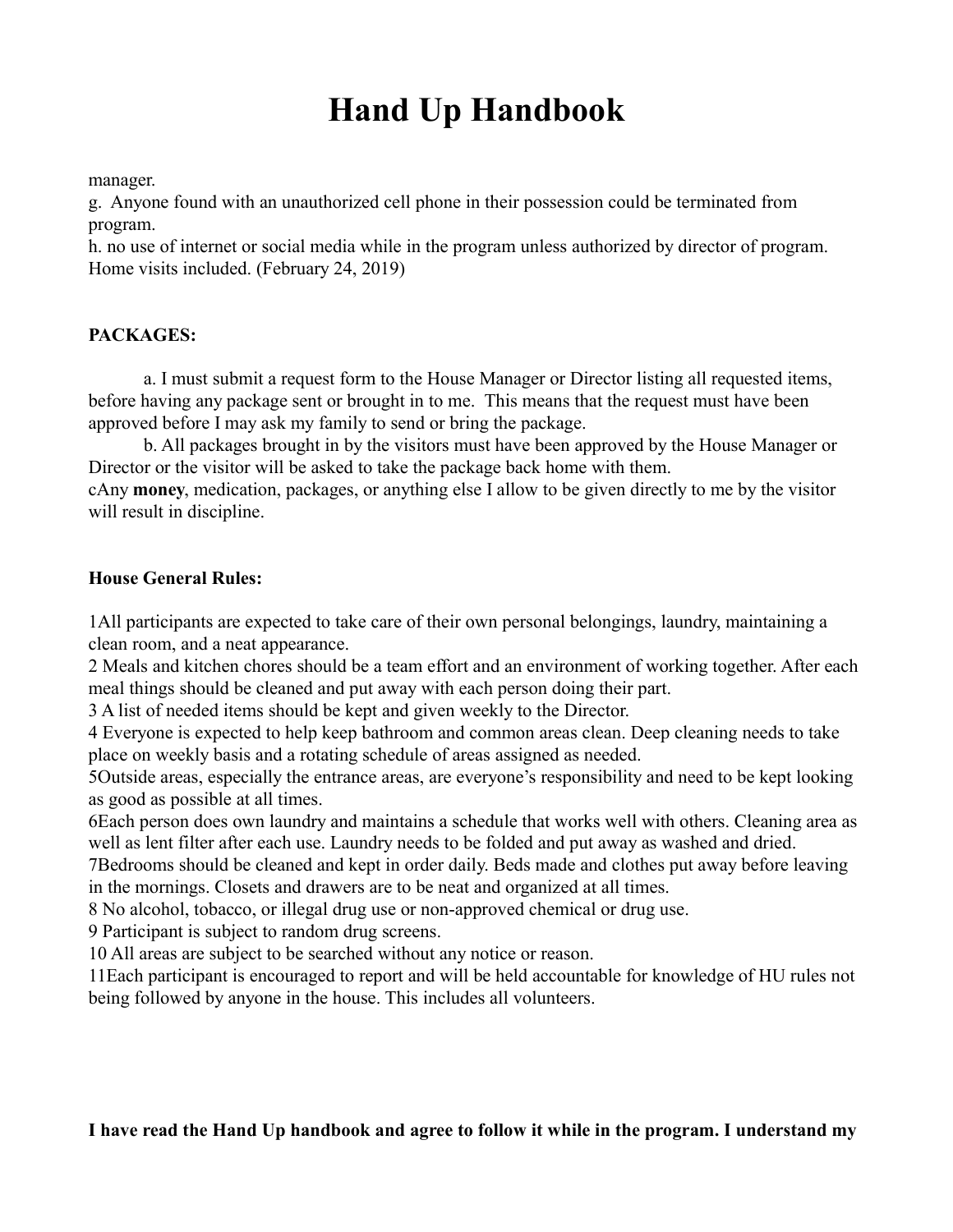**attitude toward the program must demonstrate at all times that I am doing my very best. I will maintain by my behavior that it is a privilege to participate in Hand Up.**

| (participant signature)                                                                   |                                     | Date                                                                                                                                                                                                                                                                                                                             |
|-------------------------------------------------------------------------------------------|-------------------------------------|----------------------------------------------------------------------------------------------------------------------------------------------------------------------------------------------------------------------------------------------------------------------------------------------------------------------------------|
| (witness)                                                                                 |                                     | Date                                                                                                                                                                                                                                                                                                                             |
| <b>Financial Agreement:</b>                                                               |                                     |                                                                                                                                                                                                                                                                                                                                  |
| breakdown of paychecks:                                                                   | <b>Participant Budget Breakdown</b> | Participants in Hand Up are required to work a full time job after reaching Phase 3. The                                                                                                                                                                                                                                         |
| This is a breakdown of participant's budget after he/she has secured employment.<br>Tithe | 10% (church of choice)              |                                                                                                                                                                                                                                                                                                                                  |
| Participants personal 20% (receipts and daily record of money spent)                      |                                     |                                                                                                                                                                                                                                                                                                                                  |
| <b>A Hand UP</b><br>*Room and Board<br><i>*Transition Funds account</i>                   | 15%<br>30%                          | 25% (placed in A Hand Up account until<br>program is completed (must complete program or forfeit these                                                                                                                                                                                                                           |
| \$1,000.00 toward fees and fines out of room and board<br>fees                            |                                     | monies), only at such time can monies be used for an approved<br>purchase, such as car, rent, utilities, household items, etc)<br>*15% of this item will go toward fees until all legal fees are paid. Hand UP agrees to Pay up to<br>Any side money earned after 40 hour regular job 50% will go in personal account/50% to pay |

**I have read and agree to the above breakdown of budgeted income during time spent in A Hand UP program.**

**\_\_\_\_\_\_\_\_\_\_\_\_\_\_\_\_\_\_\_\_\_\_\_\_\_\_\_\_\_\_\_\_\_\_\_\_\_\_ \_\_\_\_\_\_\_\_\_\_\_**